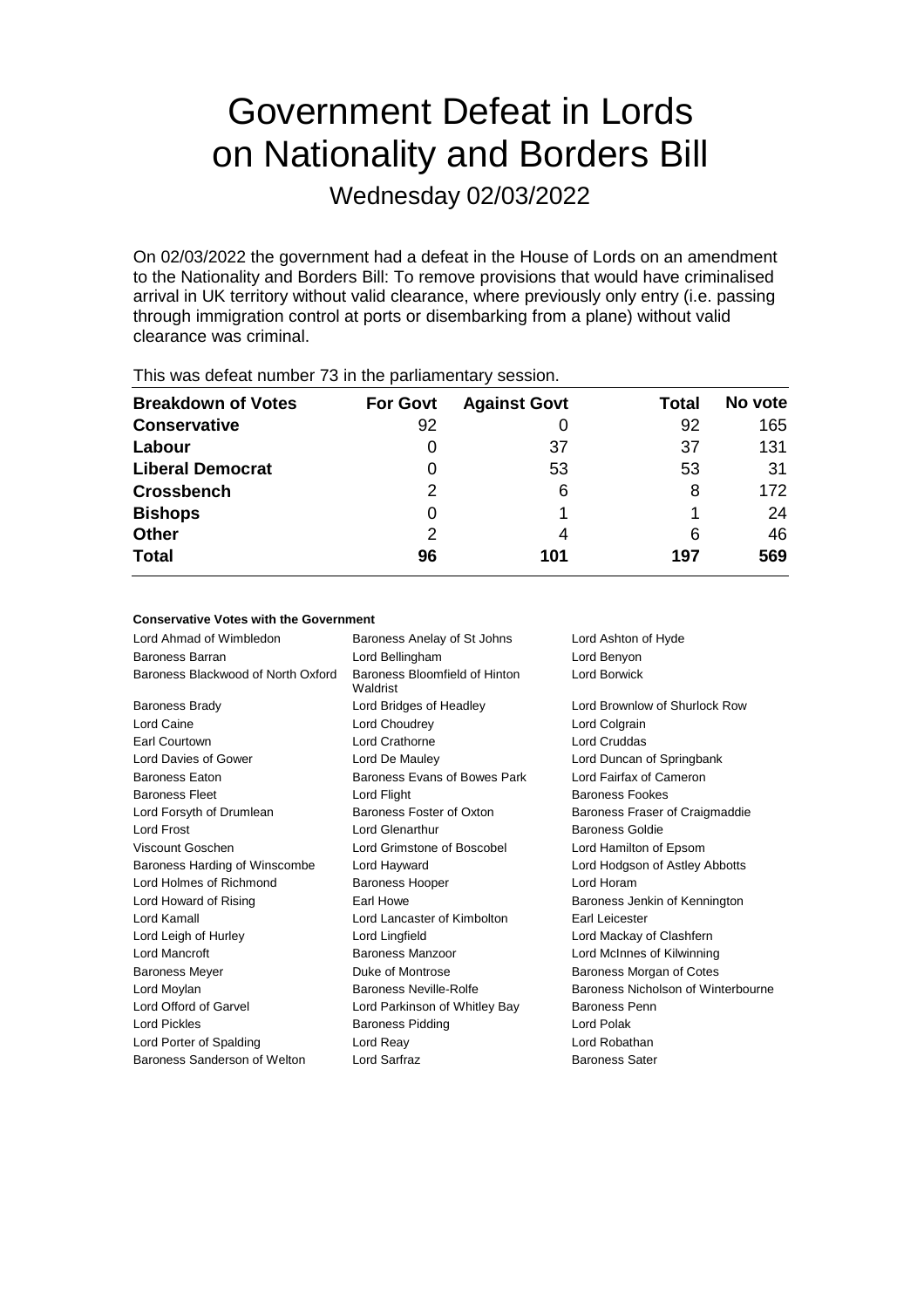Lord Selkirk of Douglas **Baroness Shackleton of Belgravia** Lord Sharpe of Epsom Lord Sherbourne of Didsbury Lord Smith of Hindhead Baroness Stedman-Scott<br>
Baroness Stowell of Beeston Lord Strathcarron Lord Strathclyde Baroness Stowell of Beeston Lord Strathcarron Lord Strathclyde Lord Taylor of Holbeach Viscount Trenchard Lord True Baroness Vere of Norbiton Baroness Verma Lord Wei Lord Wharton of Yarm Baroness Williams of Trafford Lord Wolfson of Tredegar Lord Young of Cookham Viscount Younger of Leckie

### **Conservative Votes against the Government**

### **Labour Votes with the Government**

# **Labour Votes against the Government**<br>Lord Berkeley B

- Lord Blunkett Lord Browne of Ladyton Lord Campbell-Savours Lord Cashman Baroness Chakrabarti Lord Coaker Baroness Corston **Lord Davies of Brixton** Baroness Golding **Baroness Hayman of Ullock** Lord Hacking **Baroness Hayman of Ullock** Lord Hendy Lord Howarth of Newport Lord Kennedy of Southwark Baroness Kennedy of The Shaws Baroness Lister of Burtersett Lord McNicol of West Kilbride Baroness Merron **Baroness Osamor** Baroness Osamor **Lord Pendry** Lord Ponsonby of Shulbrede **Baroness Ramsay of Cartvale** Lord Robertson of Port Ellen Lord Rosser **Baroness Sherlock** Baroness Sherlock Baroness Smith of Basildon Viscount Stansgate **Lord Tunnicliffe** Lord Tunnicliffe Lord Watson of Invergowrie Lord Whitty **Baroness Wilcox of Newport** Lord Young of Norwood Green Baroness Young of Old Scone
- Baroness Blake of Leeds Baroness Blower
	-

### **Liberal Democrat Votes with the Government**

#### **Liberal Democrat Votes against the Government**

| Lord Addington                | Lord Alderdice                 | Lord Allan of Hallam             |
|-------------------------------|--------------------------------|----------------------------------|
| <b>Baroness Barker</b>        | Lord Beith                     | Baroness Benjamin                |
| <b>Baroness Brinton</b>       | Lord Burnett                   | Baroness Burt of Solihull        |
| Lord Campbell of Pittenweem   | Lord Clement-Jones             | Lord Dholakia                    |
| <b>Baroness Featherstone</b>  | Lord Foster of Bath            | <b>Baroness Grender</b>          |
| Baroness Hamwee               | Baroness Harris of Richmond    | <b>Baroness Humphreys</b>        |
| Lord Hussain                  | <b>Baroness Hussein-Ece</b>    | Baroness Janke                   |
| <b>Baroness Jolly</b>         | Lord Jones of Cheltenham       | Baroness Kramer                  |
| <b>Baroness Ludford</b>       | Lord Marks of Henley-on-Thames | Lord Newby                       |
| Baroness Northover            | Lord Oates                     | Lord Paddick                     |
| <b>Baroness Parminter</b>     | <b>Baroness Pinnock</b>        | Lord Purvis of Tweed             |
| Baroness Randerson            | Lord Rennard                   | Baroness Scott of Needham Market |
| Lord Scriven                  | Lord Sharkey                   | Baroness Sheehan                 |
| Lord Shipley                  | Baroness Smith of Newnham      | Lord Stoneham of Droxford        |
| Lord Storey                   | Lord Strasburger               | Lord Stunell                     |
| <b>Baroness Suttie</b>        | Lord Teverson                  | Lord Thomas of Gresford          |
| Baroness Thomas of Winchester | <b>Baroness Thornhill</b>      | Lord Wallace of Saltaire         |
| <b>Baroness Walmsley</b>      | Lord Willis of Knaresborough   |                                  |

**Crossbench Votes with the Government**

Lord Green of Deddinaton

| .                                              |                             |  |  |  |  |
|------------------------------------------------|-----------------------------|--|--|--|--|
| <b>Crossbench Votes against the Government</b> |                             |  |  |  |  |
| Baroness Falkner of Margravine                 | Baroness Finlay of Llandaff |  |  |  |  |
| Lord Kerr of Kinlochard                        | Baroness O'Loan             |  |  |  |  |

Lord Hannay of Chiswick Lord Ramsbotham